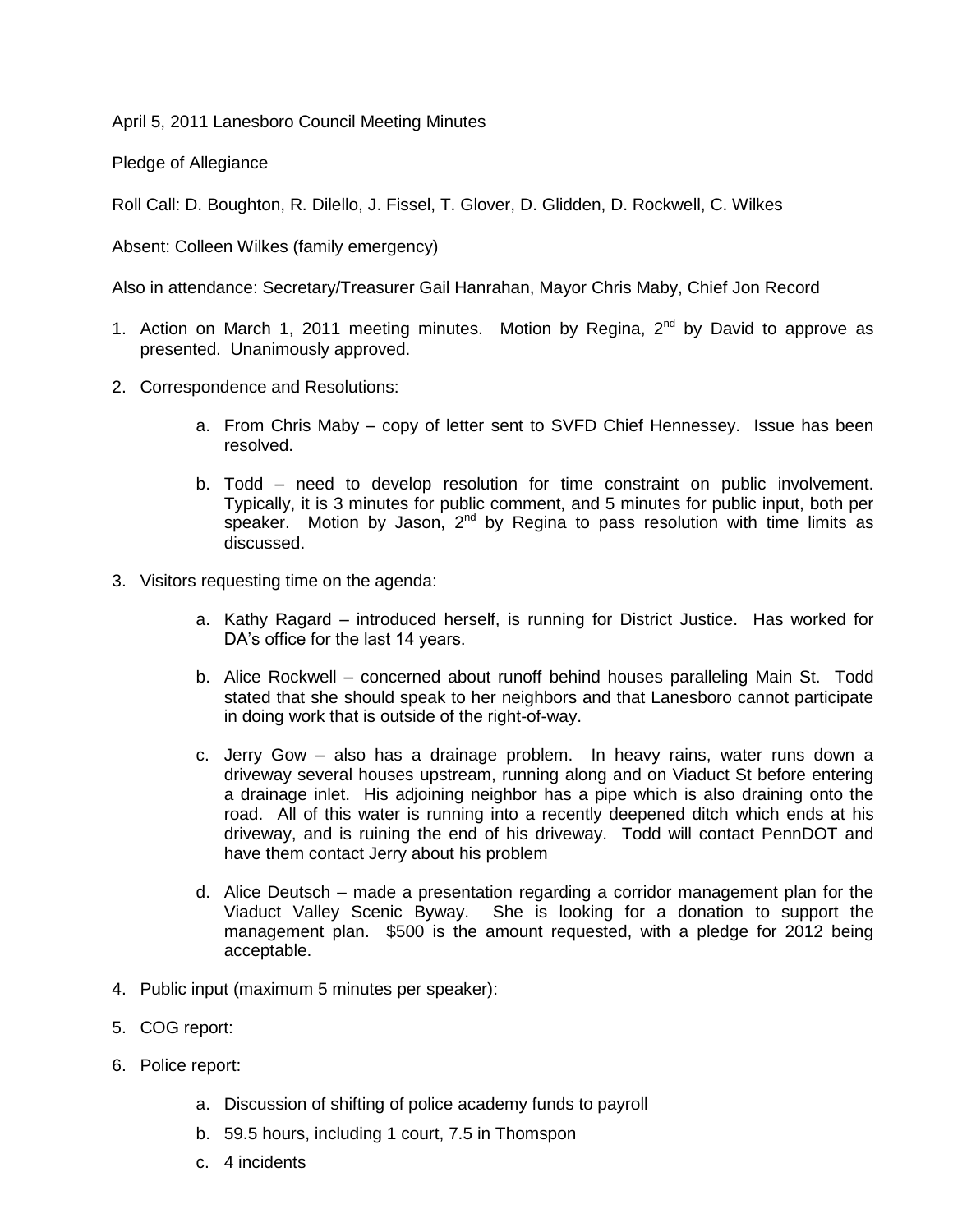- d. 10 traffic citations
- e. 16 traffic warnings
- f. 6 properties posted for delinquent municipal accounts
- g. Noted that the radios will need to be reprogrammed for narrow band by 2013. Todd noted that the 3 boroughs and the fire department will be doing this together to get a better price.
- h. Need to get firearms certified for a cost of \$196.41 for everything. Motion by Jason, 2<sup>nd</sup> by David. Unanimously approved.
- i. Miscellaneous expenses discussed (stamps, wiper blades, etc.)
- j. Provided resume of Jim Smith for potential employment as a police officer. Currently working for Montrose and Clifford.
- k. Motion by Dan,  $2^{nd}$  by David to advertise for a police officer, and to transfer the academy training line item to police payroll. Unanimously approved on a roll call vote.
- 7. Streets committee:
	- a. Discussion of Jefferson Street Paving by B&S Vinnie Pollichek was invited to the meeting to discuss the planned improvements, but did not show up. *Note: Following the meeting, Chris was contacted by Vinnie. Vinnie stated that Tim Smith had reviewed the layout and that they were coordinating with a paving contractor. Chris informed Vinnie that the sidewalk (discussed below) will not be built. Vinnie stated their intent was to start construction at the joint where the intersection reconstruction from a few years ago ended. Chris suggested to him that although it was not in the agreement, they will need to widen the road to remain slightly to match the 20' width and that there is also a pothole developing which they may want to sawcut out and repair. Vinnie will discuss it with Tim and get back to Chris.*
	- b. New sidewalk at the end of Jefferson St Chris checked with PennDOT liaison Ed Sumski, who stated that the curbing/sidewalk cannot be paid for with liquid fuels \$\$ excepting ADA compliance (at the intersection). After discussion, council decided to wait on doing any sidewalk work at this location.
	- c. Curb / sidewalk cleanup day PennDOT has a contract to clean curb to curb once a year. Todd suggested that May 21 be designated as Sidewalk Cleanup Day. Residents will be encouraged to push dirt away from curbline and sweep off sidewalks. Lanesboro will then pick up the material on the roadway.
	- d. Todd noted there was no status change in the PennDOT project.
- 8. Parks & recreation committee:
	- a. Todd & Chris will be working submitting a DCNR grant this month
	- b. Park cleanup day/s David suggested that the cleanup which started last fall be continued, prior to the spring growth. Weekend of May 7 planned for Luciana Park.
	- c. Viaduct Ultramarathon will be here July  $7<sup>th</sup>$  through the 10<sup>th</sup>.
	- d. Jason will look into use of a tiller for remixing the mulch at the Community Playground. *Note: After the meeting, Chris found a business in Binghamton which*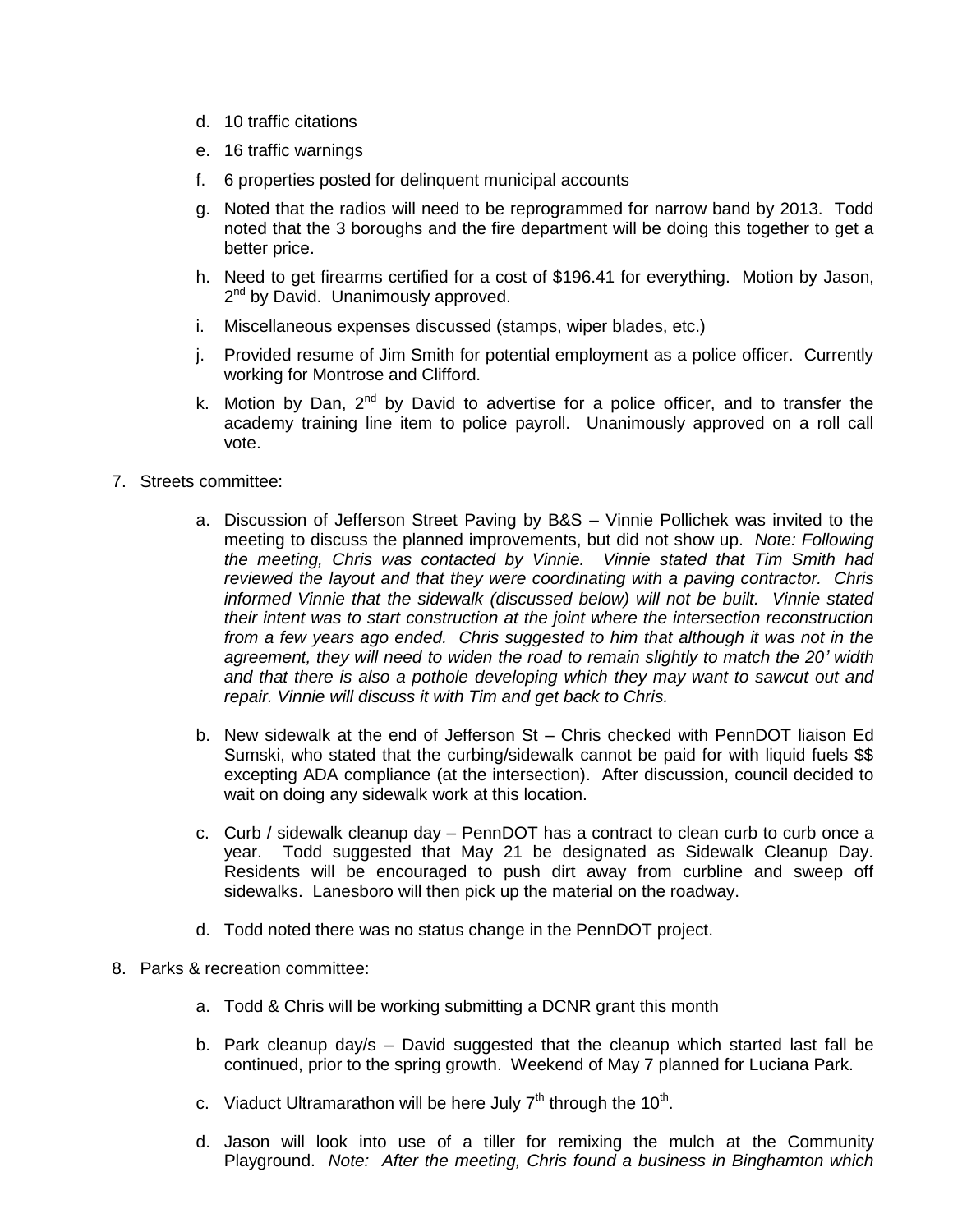*uses ground rubber for playground mulch. He will bring a quote from them to the next meeting.*

- 9. Sewer / Refuse committee:
	- a. Camera survey with written report Chris solicited RFP's from three companies:
		- i. Jones Specialty Services Group (Corbettsville NY) \$1,600 per day, 3 day estimate to complete
		- ii. Jamko Industrial Services (Lyons NY) \$2,650 per day, 3 to 4 days to complete
		- iii. Roto-Rooter (Binghamton area) \$1.25 per foot (\$10,500) no time estimate

After discussion, motion by Jason,  $2<sup>nd</sup>$  by Dale to authorize Jones to do the work, with a Not-To-Exceed amount \$4,800. Unanimously approved on roll call vote.

- b. Sewer leak in Rigo / Smith lateral Letter to be to the property owners indicating that if the problem is not rectified, Lanesboro will be forced to turn off their water until such time the repairs are made.
- c. Tri-Boro meeting Todd & Chris met with their board. There is some potential interest in purchasing the sewer. If sold, Lanesboro would want the following built into the agreement:
	- i. Lanesboro's rates will not be raised until such time that Susquehanna's and Oakland's match ours, and then all rates would need to be raised an equal amount.
	- ii. Lanesboro would have a voting seat on the Tri-Boro board.

## 10. Community Center & Website:

- a. \$300 in rentals this month
- b. Amanda is attending a website development seminar.
- c. David fixed the coffee maker thank you.
- d. Jason put up the paper towel dispensers.
- e. Todd price list distributed for carts which would hold tables and chairs. Motion by Jason to purchase cart for folding chairs (2 trucks) and tables (1 truck),  $2^{nd}$  by Regina. Unanimously approved.
- f. Dumpster Todd spoke with Joe's, waiting on callback. New dumpsters are \$400. He is looking into other options.
- 11. Bill review: no bills for review at this time.
- 12. Old Business:
	- a. Approval of the Zoning and Roadway Infrastructure Ordinances Motion by Jason, 2<sup>nd</sup> by Regina to approve zoning ordinance. Unanimously approved on roll call vote.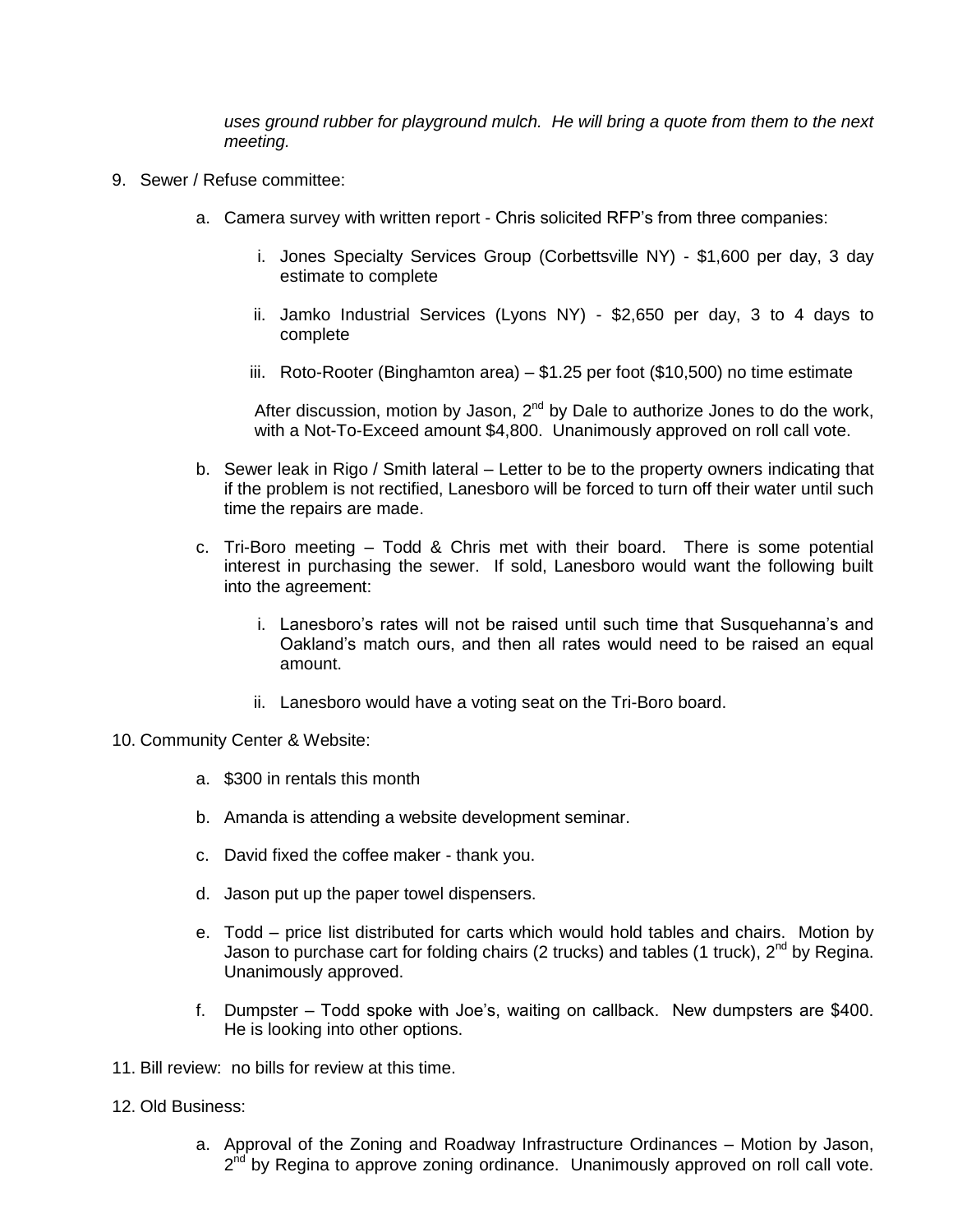Motion by Jason,  $2^{nd}$  by David to approve infrastructure ordinance. Unanimously approved on roll call vote.

- b. Review of the Adams Cable Ordinance Todd read a letter from Adams through Myron. The franchise fee was removed in 1994. No further action is planned.
- c. Approval of the Curfew Ordinance Motion by Dan,  $2^{nd}$  by Jason to approve the ordinance. Unanimously approved on roll call vote.
- d. Creation of a Zoning Board must include at least one non-elected official. Motion by Jason, 2<sup>nd</sup> by Dale to advertise. Unanimously approved.
- e. Discussion with PennDOT regarding a uniform speed limit in Lanesboro Chris stated that he has not had a reply to his request, will forward as soon as he hears back.

## 13. Ordinance review:

- a. Revisions to garbage / sewer ordinance changes discussed and included;
	- i. All accounts in arrears would be required to pay the current monthly bill, plus a minimum of one month of the past due amount.
	- ii. Any missed payment results in automatic 10-day posting. After 10 days, the water will be shut off.
	- iii. If water is shut off, the account must be paid in full.

Motion by Jason, 2<sup>nd</sup> by Dan to advertise as presented. Unanimously approved on roll call vote.

b. Additional existing ordinances reviewed: tabled until next month.

## 14. New Business:

- a. Todd 2010 census shows a loss of 88 residents. Gail and Chris will work on this and provide update as progress occurs.
- b. Motion by Dale, 2<sup>nd</sup> by Regina to provide Tiny Totz a key to the Community Center for evacuation purposes. Unanimously approved, with Jason abstaining.
- c. Review of municipal billing delinquent accounts:
	- i. Accounts (7 total) not being billed \$4,245.75. These are residents no longer being provided services, or are garbage only.
	- ii. Account "1" \$1,022 in garbage / sewer, with \$192.60 in service charges. This account will be notified they need to pay more on the past due.
	- iii. Account "2" \$400 in garbage / sewer, with \$50.30 in service charges. This is through March, after a \$270 payment.
	- iv. Account "3" paid 8 months, still owe \$242.40 in service charges , are now once again 3 months past due. Notice to be posted.